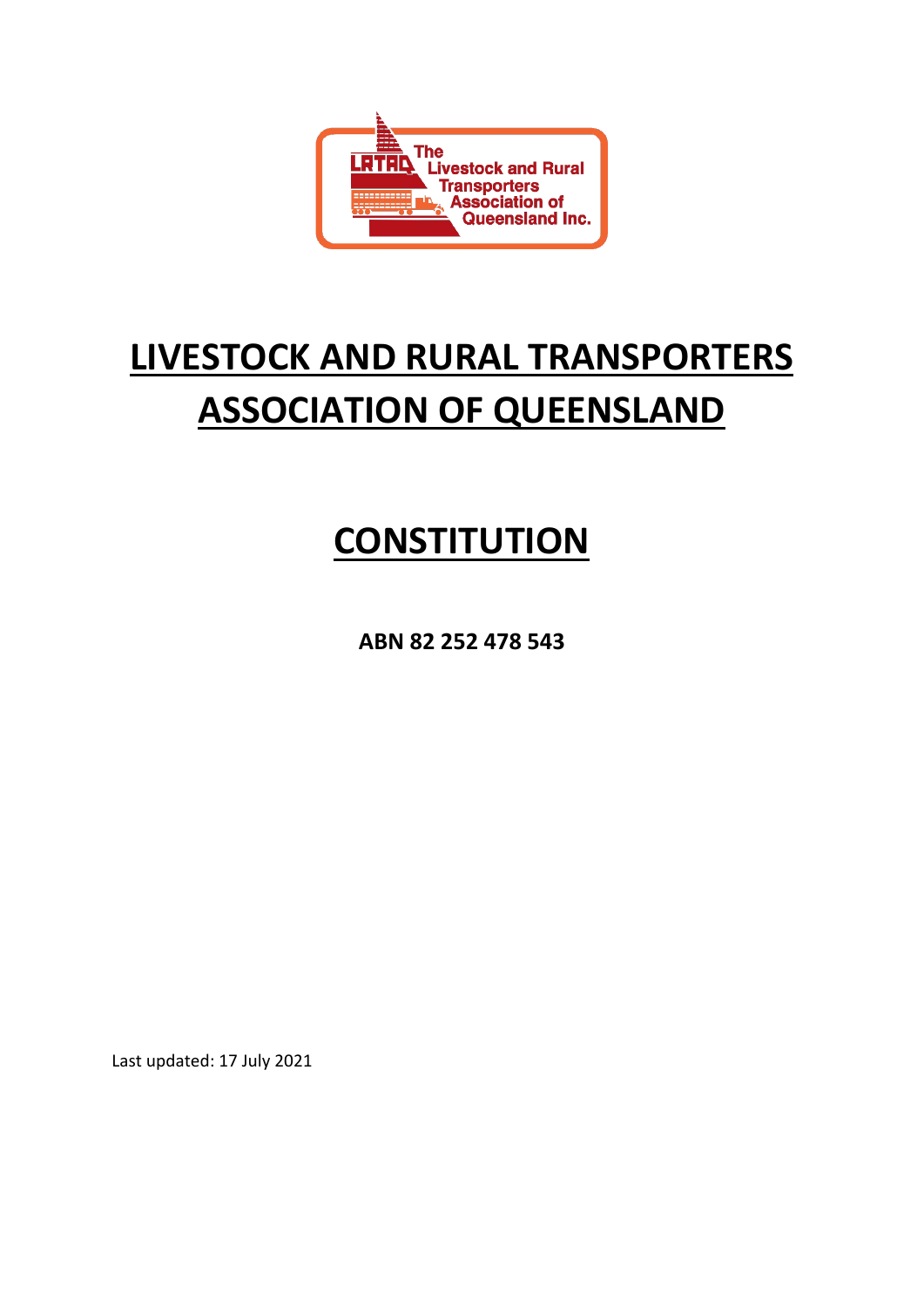# **CONSTITUTION**

| <b>NAME:</b>    | 1. | The name of the incorporated Association shall be                                                                                                                                                                                                                                                                                                                                                                                                                                                                                                                                                                                                                                                                                                                                                                                                                                                                                                                                                                                                              |  |  |  |  |
|-----------------|----|----------------------------------------------------------------------------------------------------------------------------------------------------------------------------------------------------------------------------------------------------------------------------------------------------------------------------------------------------------------------------------------------------------------------------------------------------------------------------------------------------------------------------------------------------------------------------------------------------------------------------------------------------------------------------------------------------------------------------------------------------------------------------------------------------------------------------------------------------------------------------------------------------------------------------------------------------------------------------------------------------------------------------------------------------------------|--|--|--|--|
|                 |    | THE LIVESTOCK AND RURAL TRANSPORTERS ASSOCIATION OF QUEENSLAND<br>Inc. (hereafter called "the association")                                                                                                                                                                                                                                                                                                                                                                                                                                                                                                                                                                                                                                                                                                                                                                                                                                                                                                                                                    |  |  |  |  |
| <b>OBJECTS:</b> | 2. | The objects for which the Association is established are:-                                                                                                                                                                                                                                                                                                                                                                                                                                                                                                                                                                                                                                                                                                                                                                                                                                                                                                                                                                                                     |  |  |  |  |
|                 |    | (i)<br>to ensure that members have the right to deliver any livestock,<br>primary produce and inputs from any given part of the State to its<br>normal destination without industrial interference;<br>to examine and make representations on any legislation that<br>(ii)<br>restricts the rights of members to transport the commodity in<br>accordance with (i) above;<br>to promote efficiency in general transport<br>(iii)<br>to raise funds by means of subscriptions from members and levies<br>(iv)<br>for the purpose and objects of the Association in such amounts<br>and in such manner as is considered adequate to achieve the<br>above objects;<br>to promote professional standard of integrity within the livestock<br>(v)<br>and rural transport industry;<br>(vi)<br>to promote the Association as a representative body of the<br>industry;<br>(vii)<br>to achieve any of the above objectives of the Association by<br>means available to them, provided such measures are considered<br>lawful.                                         |  |  |  |  |
| <b>POWERS:</b>  | 3. | The powers of the Association are:-                                                                                                                                                                                                                                                                                                                                                                                                                                                                                                                                                                                                                                                                                                                                                                                                                                                                                                                                                                                                                            |  |  |  |  |
|                 |    | to take over the funds and other assets and liabilities of the<br>(i)<br>present unincorporated association known as the "Livestock<br>Transporters Association of Queensland";<br>(ii)<br>to subscribe to become a member of and co-operate any other<br>association, club or organization, whether similar to those of the<br>Association provided that the Association shall not subscribe to or<br>support with its funds any club, association or organization which<br>does not prohibit the distribution of income and property among<br>its members to the extent as great as imposed on the Association<br>under or by virtue of Clause 29 (x);<br>in furtherance of the objects of the Association to buy, sell and<br>(iii)<br>deal in all kinds of articles, commodities and provision, both liquid<br>and solid, for the members of the Association or persons<br>frequenting the Association's premises;<br>to purchase, take on lease or in exchange hire and otherwise<br>(iv)<br>acquire any lands, building, easements of property, real and |  |  |  |  |

personal, and any rights or privileges which may be requisite for the purpose of, or capable of being conveniently used in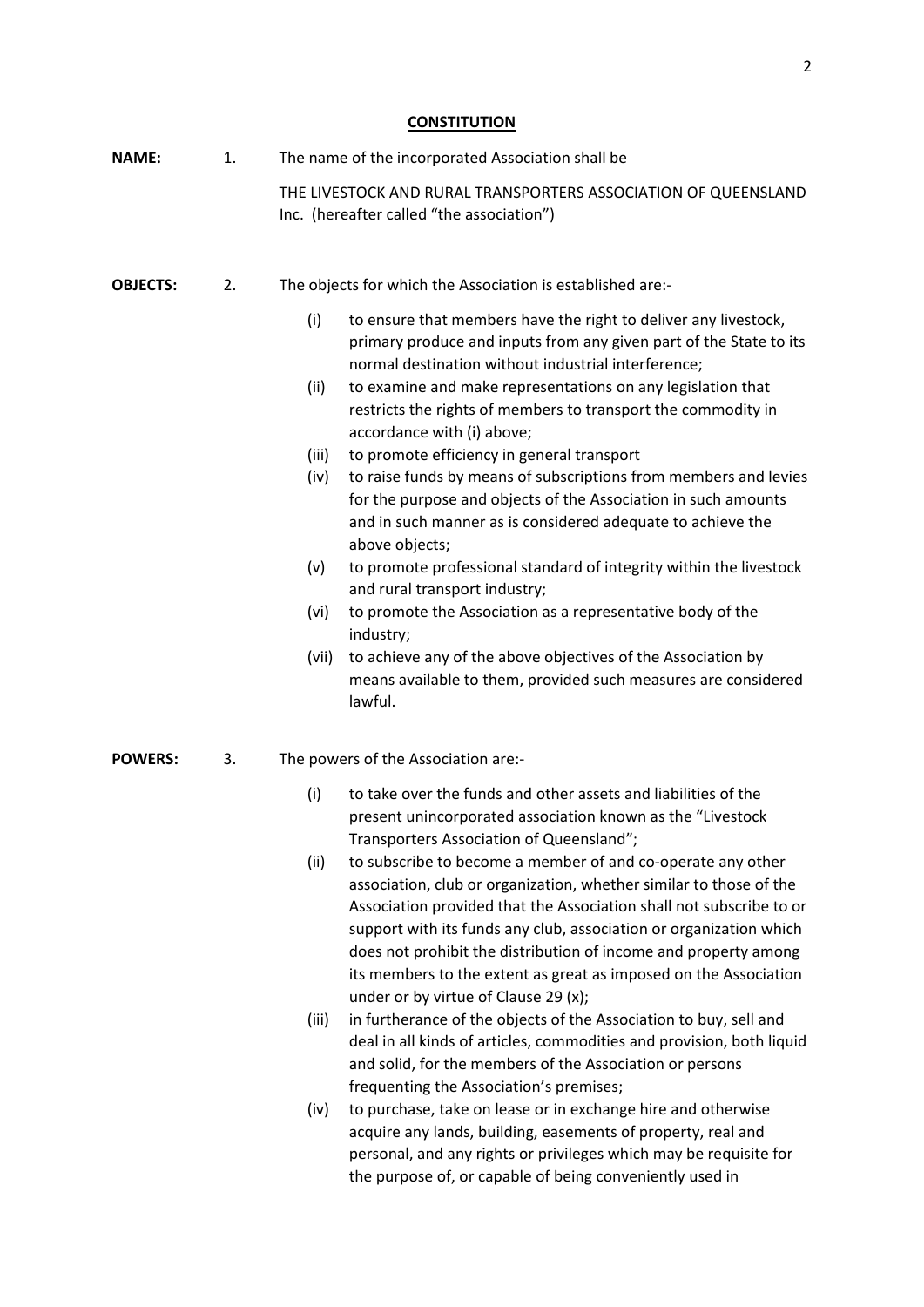connection with, any of the objects of the Association; Provided that in case the Association shall take or hold any property which may be subject to any trusts the Association shall only deal with the same in such manner as is allowed by law having regard for such trusts;

- (v) to enter into any arrangements with Government or Authority that are incidental or conducive to the attainment of the objects and the exercise of the powers of the Association to obtain from any such Government or Authority any rights, privileges and concessions which the Association may thing is desirable to obtain; and to carry out, exercise and comply with any such arrangements, rights, privileges and concessions;
- (vi) to appoint, employ, remove or suspend such managers, clerks, secretaries, servants, workmen and other persons as may be necessary or convenient for the purposes of the Association.
- (vii) to remunerate any person or body corporate for services rendered, or to be rendered, and whether by way of brokerage or otherwise in placing or assisting to place or guaranteeing the placing of any unsecured notes, debentures or other securities of the incorporated Association or in or about the incorporated Association or the furtherance of its objects;
- (viii) to construct, improve, maintain, develop, work, manage, carryout, alter or control any houses, building, grounds, works or conveniences which may seem calculated directly or indirectly to advance the Association's interests, and to contribute to subsidise or otherwise assist and take part in the construction, improvement, maintenance, development, working management, carrying out, alteration or control thereof;
- (ix) to invest and deal with the money of the Association not immediately required in such manner as may from time to time be thought fit;
- (x) to take or otherwise acquire, and hold share, debentures or other securities of any company or body corporate;
- (xi) in furtherance of the objects of the Association to lend and advance money or give credit to any person or body corporate; to guarantee and give guarantees or indemnities for payment of money for the performance of contracts or obligations by any person or body corporate, and otherwise to assist any person or body corporate;
- (xii) to borrow or raise money either alone or jointly with any other person or legal entity in such manner as may be thought proper and whether upon fluctuating advance account or overdraft or otherwise to represent or secure any moneys and further advances borrowed or to be borrowed alone or with others as aforesaid by notes secured or unsecured, debentures or debenture stock or otherwise, or by mortgage, charge, lien or other security upon the whole or any part of the incorporated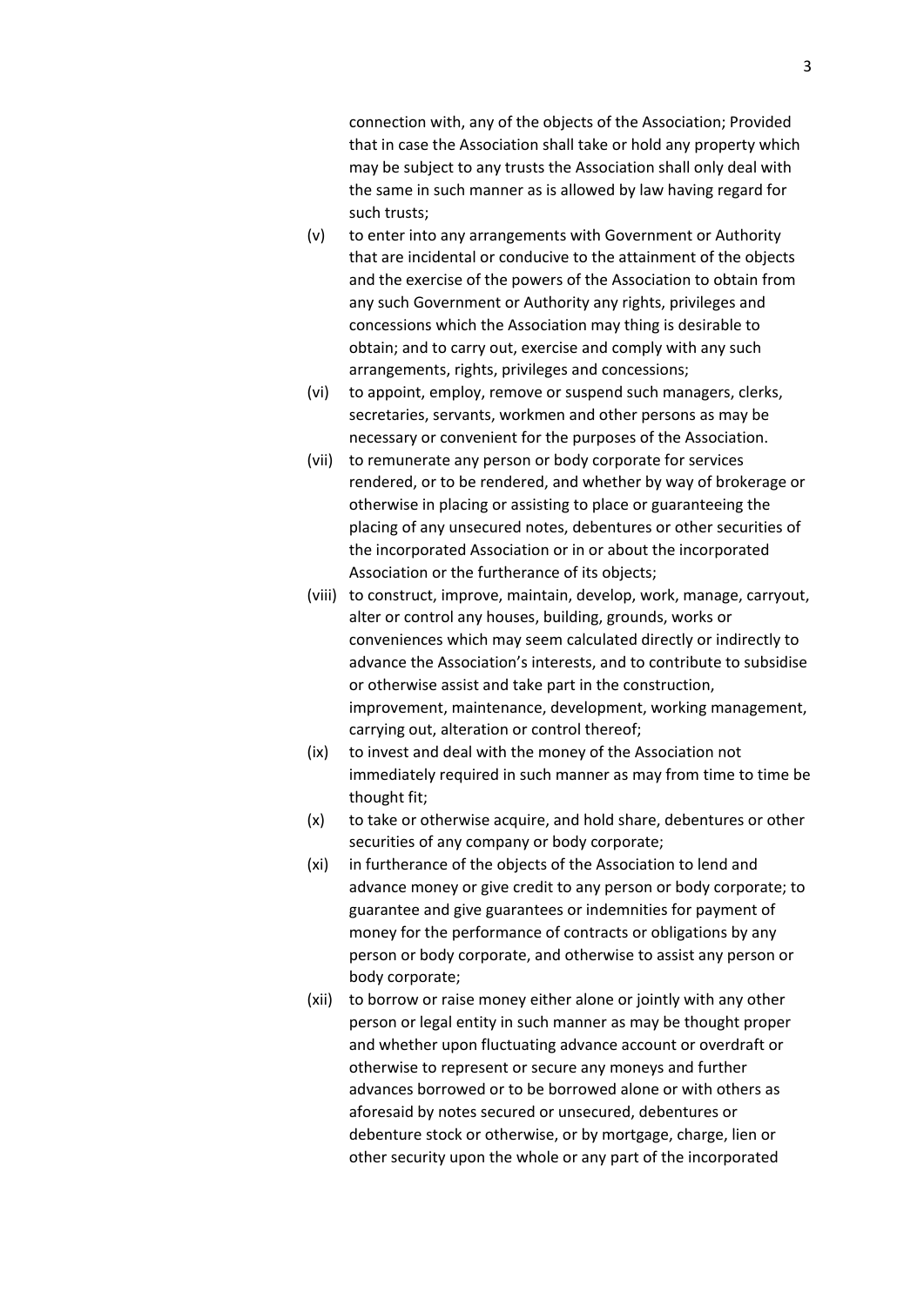Association's property or assets present or future and to purchase, redeem to pay-off any such securities;

- (xiii) to draw, accept, endorse, discount, execute and issue promissory notes, bills of exchange, bill of lading or other negotiable or transferable instruments;
- (xiv) in furtherance of the objects of the Association to sell, improve, manage, develop, exchange, lease, dispose of , turn to account or otherwise deal with all or any part of the property and rights of the Association;
- (xv) to take or hold mortgages, liens or charges, to secure payment of the purchase price, or any unpaid balance of the purchase price, of any part of the Association's property of whatsoever kind sold by the Association or an money due to the Association from purchasers and others;
- (xvi) to take any gift of property whether subject to any special trust or not, for any one or more of the objects of the Association but subject always to the proviso in sub clause (iv);
- (xvii) to take such steps by personal or written appeals, public meetings or otherwise, as may from time to time be deemed expedient for the purpose of procuring contributions to the funds of the Association, in the shape of donations, annual subscriptions or otherwise;
- (xviii) to print and publish any newspapers, periodicals, books or leaflets that the Association may think desirable for the promotion of its objects;
- (xix) in furtherance to the objects of the Association to amalgamate with any one or more incorporated Associations having objects altogether or in part similar to those of the Association and which shall prohibit the distribution of its or their income and property among its or their members to an extent at least as great as that imposed upon the Association under or by virtue of Clause 30 (x);
- (xx) in furtherance of the objects of the Association to purchase or otherwise acquire and undertake all or any part of the property, assets, liabilities and engagements of any one or more of the incorporated Associations with which the Association is authorised to amalgamate;
- (xxi) in furtherance of the objects of the Association to transfer engagements of the Association to any one or more of the incorporated Associations with which the Association is authorised to amalgamate;
- (xxii) to make donations for patriotic, charitable or community purposes;
- (xxiii) to transact any lawful business in aid of the Commonwealth of Australia in the prosecution of any war in which the Commonwealth of Australia engages;
- (xxiv) to do all such other things as are incidental or conductive to the attainment of the objects and exercise of the powers of the Association;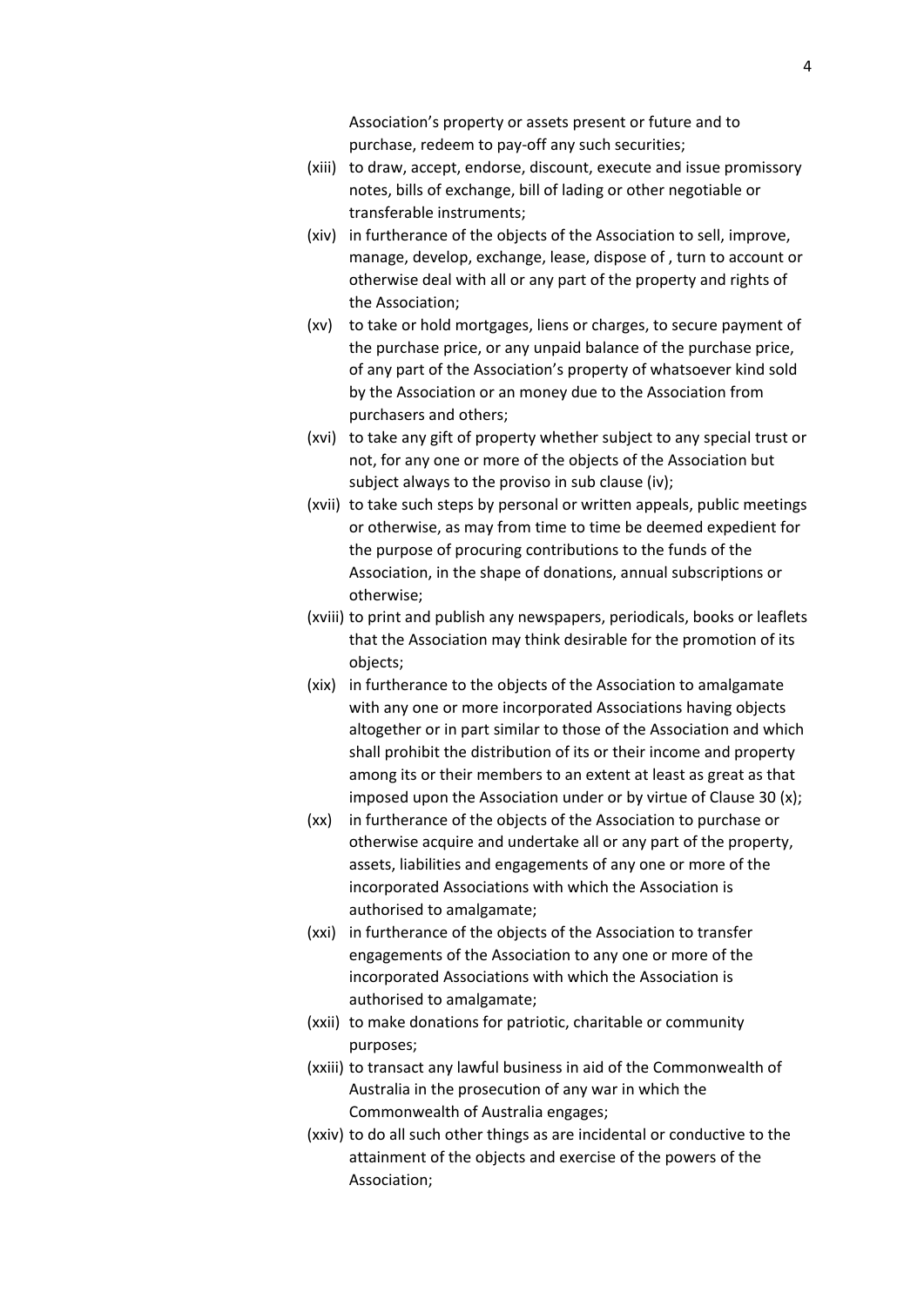**CLASSES** 4. (i) the membership of the Association will consist of the following classes of members:-

## **(a) ORDINARY MEMBERS**

- (1) Any person who carries on business within the state of Queensland as a Livestock Transporter may apply to become and Ordinary member;
- (2) Any person who carries on business within the state of Queensland as a Rural Transporter may apply to become an Ordinary Member;

### **(b) ASSOCIATE MEMBERS**

Any person with an interest in the promotion of the wellbeing of the livestock and rural transport industry within the state of Queensland may apply to become an Associate Member

### **(c) EMPLOYEE MEMBER**

An employee of an Ordinary Member of the Association, whether that employee be a driver or other e.g. mechanic, secretary or off sider etc. map apply to become an Employee Member and if accepted, will be admitted as a member upon payment of an annually set fee. Such an individual may not hold a position on the Management Committee;

(d) PAST MEMBER

A former member of the Association who no longer carries on the business of Livestock or Rural Transporting in the state of Queensland or elsewhere but has a desire to remain actively involved in the betterment of the Association may apply to be a Past Member and if accepted, will be admitted as a Past Member upon payment of an annually set fee, that person will be described as a Past Member and will have the same rights as an Ordinary Member, His or Her right to hold a position on the Management Committee will be determined by the Management Committee of that year;

(ii) The number of members in each class is unlimited.

## **MEMBERSHIP 5.** (i) Every person who at the date of incorporation of the Association was a member of the unincorporated Association and who on or before the thirtieth day of June 1983, agrees in writing to become a member of the Association must be admitted by the Management Committee to the same class of Membership of the Association as that member held in the unincorporated Association. Every member of the Association who previously agreed to become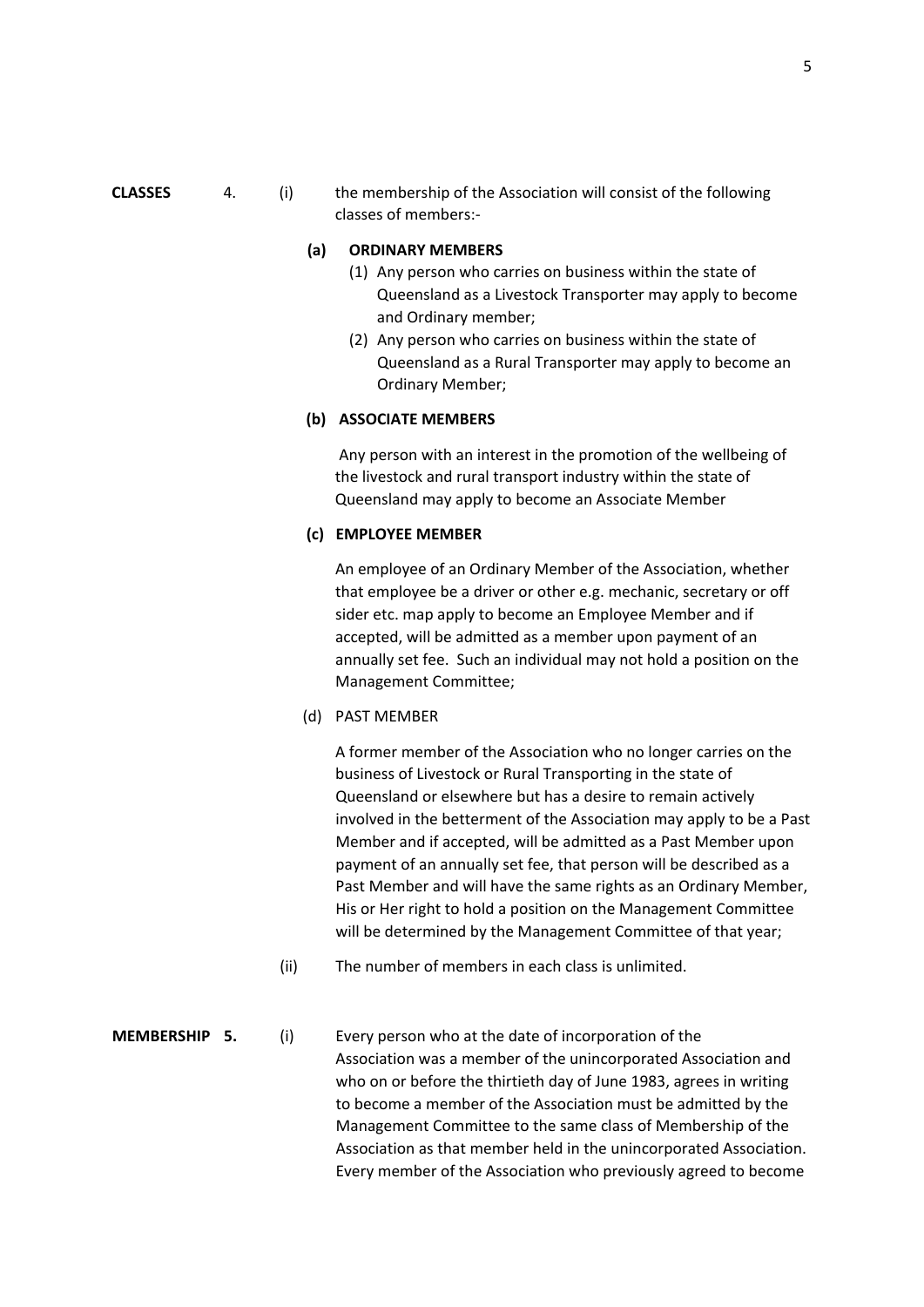|                                                          |       | a members of the Association and had paid their subscription due<br>on the First day of January, 1983 as a member of the unincorporated<br>Association will not be liable to pay any further sum by way of<br>annual subscription to the Association for the period to the first day<br>of March 1984.                                                                                                                                                         |  |  |  |  |
|----------------------------------------------------------|-------|----------------------------------------------------------------------------------------------------------------------------------------------------------------------------------------------------------------------------------------------------------------------------------------------------------------------------------------------------------------------------------------------------------------------------------------------------------------|--|--|--|--|
|                                                          | (ii)  | Every applicant in any class of membership of the<br>Association (other than the members of the unincorporated<br>Association referred to in sub-rule (i)) must be proposed by another<br>member of the Association and seconded by another member. The<br>application for membership must be made in writing, signed by the<br>applicant and their proposer and seconded and must be in such<br>form as the Management Committee from time to time prescribe. |  |  |  |  |
| <b>MEMBERSHIP</b><br>6.<br><b>FEES</b>                   | (i)   | The membership fees of each class of membership must be<br>such sum as the members from time to time at any general meeting<br>so determine.                                                                                                                                                                                                                                                                                                                   |  |  |  |  |
|                                                          | (ii)  | The membership fees for each class of membership is<br>payable at such time and in such manner as the Management<br>Committee determines.                                                                                                                                                                                                                                                                                                                      |  |  |  |  |
| <b>ADMISSION</b><br>7.<br><b>REJECTION</b><br>OF MEMBERS | (i)   | at the next meeting of the Management Committee after the AND<br>receipt of any application and the fee applicable for any class of<br>membership, such application will be considered and determined by<br>the Management Committee                                                                                                                                                                                                                           |  |  |  |  |
|                                                          | (ii)  | Any applicant who receives a majority of the votes of the members<br>of the Management Committee present at the meeting at which<br>such application is being considered will be accepted as a member<br>to the class of membership applied for.                                                                                                                                                                                                               |  |  |  |  |
|                                                          | (iii) | Upon acceptance or rejection of any application for any class of<br>membership, the Secretary will forthwith give the applicant notice in<br>writing of such acceptance or rejection.                                                                                                                                                                                                                                                                          |  |  |  |  |
| <b>TERMINATION</b><br>8.<br>OF MEMBERSHIP                | (i)   | A member may resign from the Association at any time giving notice<br>in writing to the Secretary. Such resignation will take effect at the<br>time such notice is received by the Secretary unless a later date is<br>specified in the notice then it will take effect on that later date.                                                                                                                                                                    |  |  |  |  |
|                                                          | (ii)  | if a member:-<br>(a) is convicted of an indictable offence; or                                                                                                                                                                                                                                                                                                                                                                                                 |  |  |  |  |
|                                                          |       | (b) fails to comply with any of the provisions of the<br>Constitution; or                                                                                                                                                                                                                                                                                                                                                                                      |  |  |  |  |
|                                                          |       | (c) has membership fees in arrears for a period of two                                                                                                                                                                                                                                                                                                                                                                                                         |  |  |  |  |
|                                                          |       | months of more; or<br>(d) conducts himself in a manner considered to be                                                                                                                                                                                                                                                                                                                                                                                        |  |  |  |  |
|                                                          |       | injurious or prejudicial to the character or interests<br>of the Association,                                                                                                                                                                                                                                                                                                                                                                                  |  |  |  |  |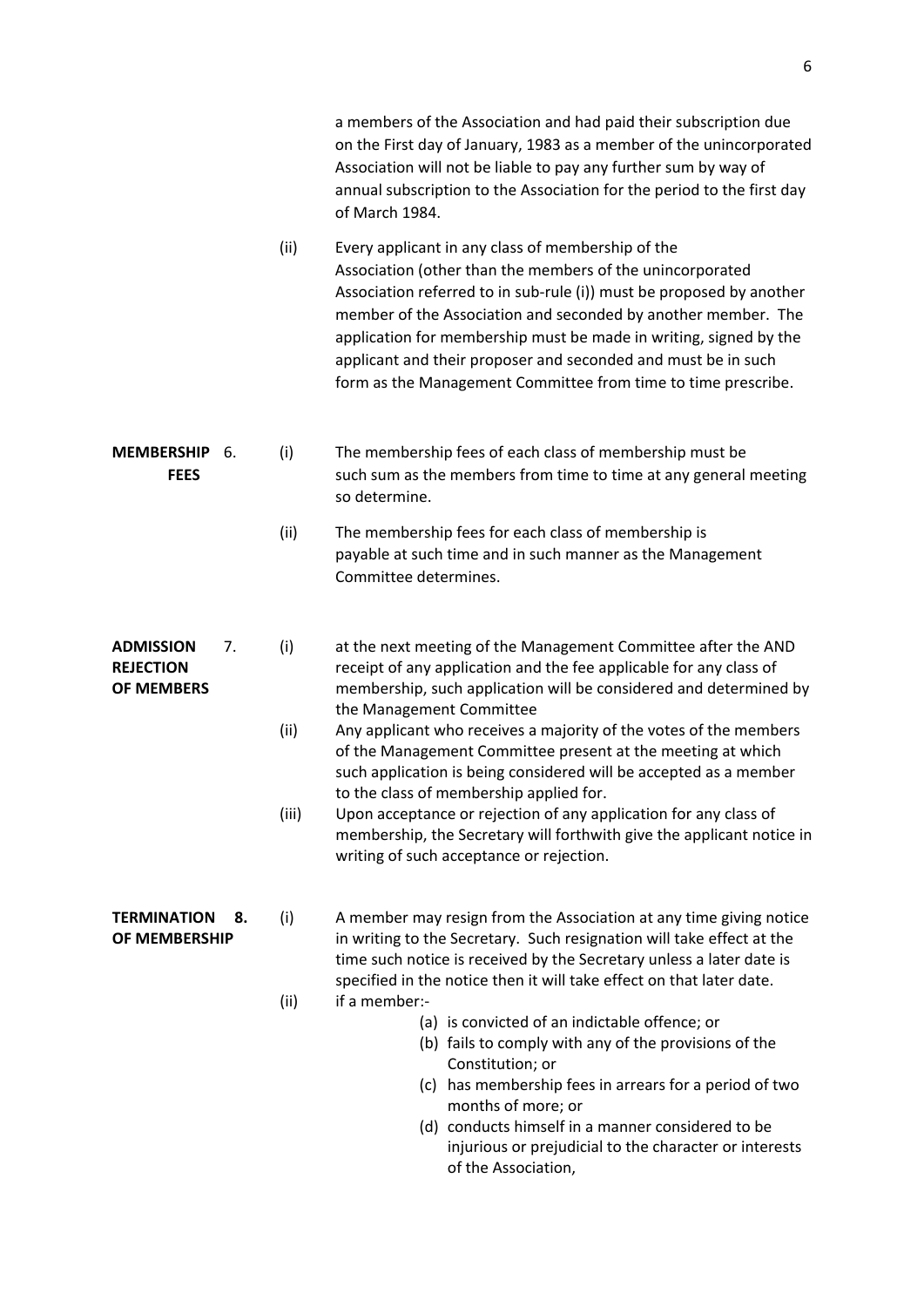the Management committee will consider whether that member's membership should be terminated;

- (iii) The member concerned will be given their full and fair opportunity of representing their case and if the Management Committee resolves to terminate their membership, it will instruct the Secretary to advise the member in writing accordingly.
- **APPEAL AGAINST 9.** (i) A person whose application for membership has been rejected or **REJECTION OR** whose membership has been terminated may within one month of **TERMINATION OF** receiving written notification thereof, lodge with the Secretary **MEMBERSHIP** written notice of their intention to appeal the decision of the Management Committee.
	- (ii) Upon receipt of a notification of intention to appeal against rejection or termination of membership by the Secretary, the Secretary will convene, within three months of the date of receipt by the Secretary such notice, a general meeting to determine the appeal. At any such meeting the applicant will be given the opportunity to fully present their case and the Management Committee or those members thereof who rejected the application for membership or terminated the membership subsequently shall likewise have the opportunity of presenting its or their case. The appeal shall be determined by the vote of the ordinary members present at such meeting.
	- (iii) Where a person whose application is rejected, does not appeal against the decision of the Management Committee within the time prescribed by the Constitution or so appeals but is unsuccessful, the Secretary will forthwith refund the amount of any fee paid.
- **REGISTER OF 10.** (i) The Management Committee will cause a Register to be kept which **MEMBERS** will record the names and residential addresses of all persons admitted to membership of the Association and the dates of their admission.
	- (ii) the particulars that will be entered into the Register include; Resignations, termination and re-instatements of membership and any further particulars as the Management Committee or the members at any general meeting agree from time to time.
	- (iii) The register will be open for inspection at all reasonable times by any members who apply to the Secretary for such inspection.
- **ZONES** 11. (i) Zones of the Association may be formed in geographic regions or the State by the Management Committee. Provided that not less than ten (10) ordinary members from a region indicate the desirability of an additional zone the Management Committee may grant permission for the formation of a Zone.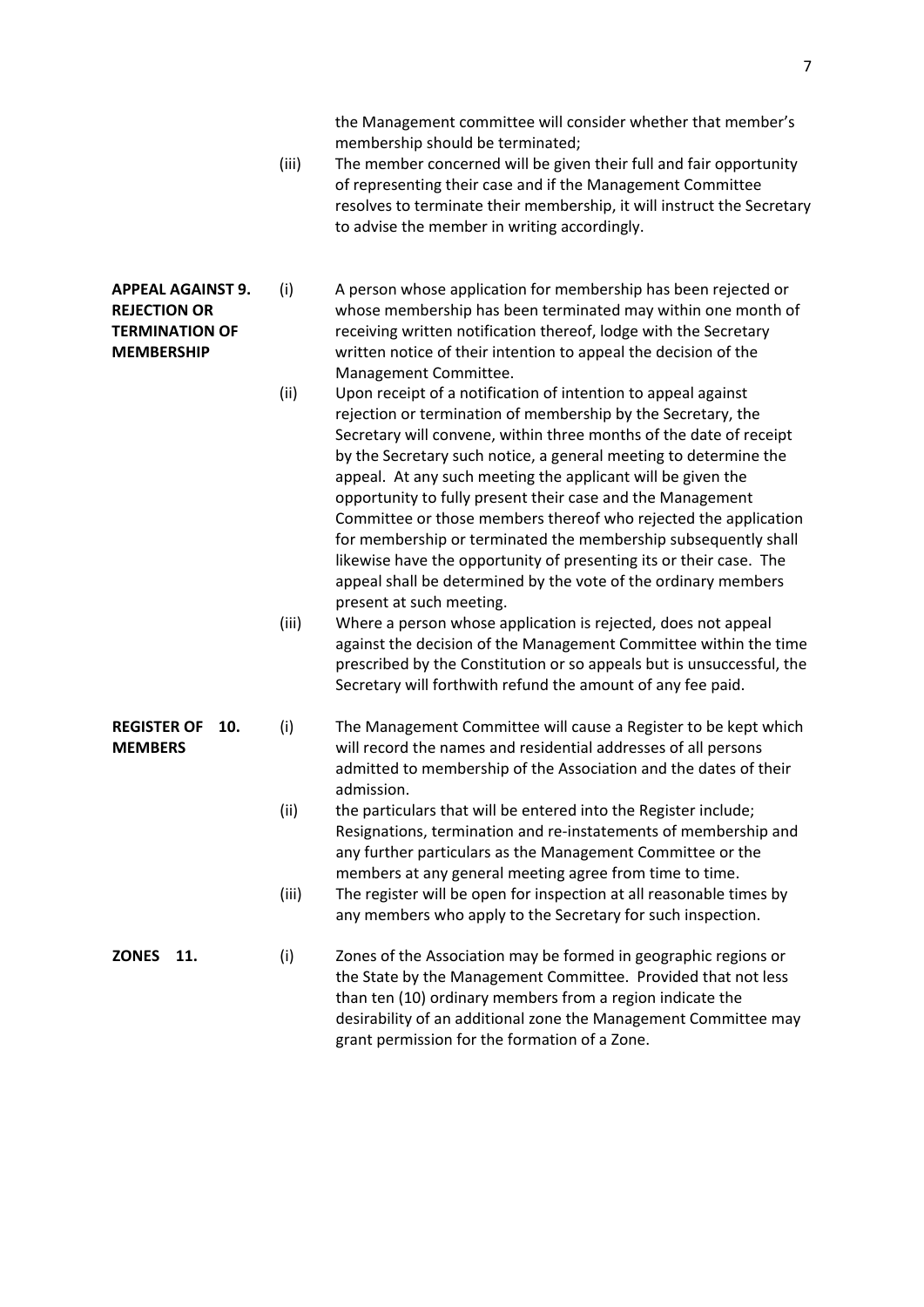# **OF MANAGEMENT COMMITTEE**

- **MEMBERSHIP 12.** (i) The Management Committee of the Association will consist of:-
	- (a) a President, Vice President, Secretary and Treasurer; all whom must be ordinary members of the Association; and
	- (b) one ordinary member from each Zone as referred to above, who will be elected or appointed to the Management Committee by ordinary members of the Association in accordance with the rules of the Association.
	- (ii) at the annual general meeting of the Association all of the current members of the management committee will retire from office, but will be eligible upon nomination for re-election.
	- (iii) A serving President has a maximum tenure of four (4) consecutive years proved they are voted in annually.
	- (iv) The election of officers and other members of the management committee will take place in the following manner:-
		- (a) any two ordinary members of the Association shall be at liberty to nominate any other ordinary member to serve as an officer or other member of the Management Committee;
		- (b) only an individual who can demonstrate that they have had at least two (2) years' experience on the Management Committee is eligible to be nominated for President;
		- (c) the nomination must be in writing, signed by the member and seconded. The nomination must be lodged with the Secretary at least fourteen days before the annual general meeting is to take place;
		- (d) a list of the candidates' names in alphabetical order, with the proposers and the seconders names, shall be forwarded by post to all members after the close of nominations and a copy of the said list shall be posted in a conspicuous place at the annual general meeting;
		- (e) balloting lists shall be prepared (if necessary) containing the names of the candidates in alphabetical order, and each ordinary member present at the annual general meeting shall be entitled to vote for any member of such candidates not exceeding the number of vacancies; and
		- (f) if, at the commencement of such meeting, there is an insufficient number of candidates nominated, nominations may be taken from the floor of the meeting.
- **VACANCIES ON 13.** (i) The Management Committee will have the power at any time to **MANAGEMENT** appoint an ordinary members of the Association to fill any **COMMITTEE** vacancy on the Management Committee until the next annual general meeting;
	- (ii) The continuing members of the Management Committee may act notwithstanding any casual vacancy in the Management Committee. If and as long as their number is reduced below the number fixed by or pursuant to these rules as the necessary quorum of the Management Committee, the continuing member or members may act for the purpose of increasing the number of members of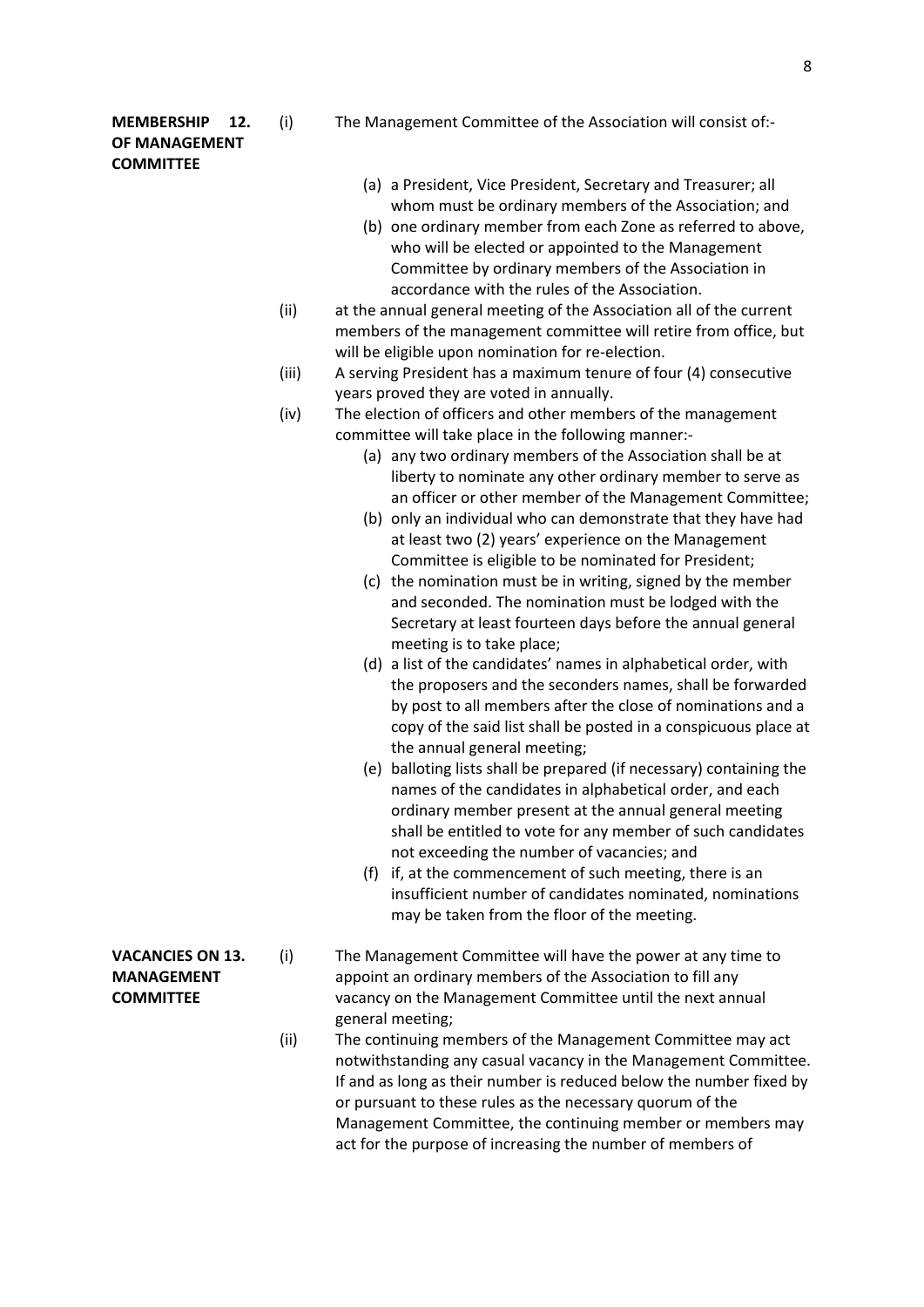|                                                                            |     |             | the Management Committee to that number or of a summoning of<br>the general meeting of the Association but for no other purpose.                                                                                                                                                                                                                                                                                                                                                                                                                                                                                                                                                                                                                                                                                                                                                                                                                                                                                                                                                                                                                                                                                                                                                                                                        |
|----------------------------------------------------------------------------|-----|-------------|-----------------------------------------------------------------------------------------------------------------------------------------------------------------------------------------------------------------------------------------------------------------------------------------------------------------------------------------------------------------------------------------------------------------------------------------------------------------------------------------------------------------------------------------------------------------------------------------------------------------------------------------------------------------------------------------------------------------------------------------------------------------------------------------------------------------------------------------------------------------------------------------------------------------------------------------------------------------------------------------------------------------------------------------------------------------------------------------------------------------------------------------------------------------------------------------------------------------------------------------------------------------------------------------------------------------------------------------|
| <b>RESIGNATION</b><br><b>FROM</b><br><b>MANAGEMENT</b><br><b>COMMITTEE</b> | 14. |             | Any member of the Management Committee may resign from<br>membership of the Management Committee at any time by giving<br>notice in writing to the Secretary but such resignation will take<br>effect at the time such notice is received by the Secretary unless a<br>later date or such member may be removed from office at a general<br>meeting of the Association where that member shall be given the<br>opportunity to fully present their case. The question of removal will<br>be determined by the vote of the Ordinary Members present at<br>such a general meeting.                                                                                                                                                                                                                                                                                                                                                                                                                                                                                                                                                                                                                                                                                                                                                         |
| <b>FUNCTIONS</b>                                                           | 15. | (i)         | Except as otherwise provide for by this Constitution and subject to<br>resolutions of the members of the Association carried at any<br>General Meeting the Management Committee<br>(a) has the general control and management of the administration<br>of the affairs, property and funds of the Association and<br>(b) has the authority to interpret the meaning of this Constitution<br>and any matter relating to the Association on which this<br>Constitution is silent.                                                                                                                                                                                                                                                                                                                                                                                                                                                                                                                                                                                                                                                                                                                                                                                                                                                          |
|                                                                            |     | (ii)        | The Management Committee may exercise all of the powers of the<br>Association -<br>(a) to borrow or raise or secure the payment of money in such<br>manner as the members of the Association may deem fit and<br>secure the same or the payment or performance of any debt,<br>liability, contract, guarantee or other engagement incurred or to<br>be entered into by the Association in any way and in particular<br>by the issue of debentures, perpetual or otherwise, charged<br>upon all or any Association's property, both present and future<br>and to purchase, redeem or pay off any such securities;<br>(b) to borrow money from members at a rate of interest not<br>exceeding interest at the rate for the time being charged by<br>bankers in Brisbane for overdrawn accounts on monies lent,<br>whether the term of the loan be short or long, and to mortgage<br>or charge its property or any part thereof and to issue<br>debentures and other securities, whether outright or as security<br>for any debt, liability or obligation of the Association, and to<br>provide and pay off any such securities;<br>(c) to invest in such manner as the members of the Association<br>from time to time determine; and<br>(d) to determine if there is need for the Association to take out<br>public liability insurance. |
| <b>MEETINGS OF</b><br><b>MANAGEMENT</b><br><b>COMMITTEE</b>                | 16. | (i)<br>(ii) | The Management Committee will meet at least every three calendar<br>months to exercise its functions.<br>A special meeting of the Management Committee will be convened<br>by the Secretary on the requisition in writing signed by not less than<br>one third of the members of the Management Committee which<br>requisition shall clearly state the reasons why such special meeting                                                                                                                                                                                                                                                                                                                                                                                                                                                                                                                                                                                                                                                                                                                                                                                                                                                                                                                                                 |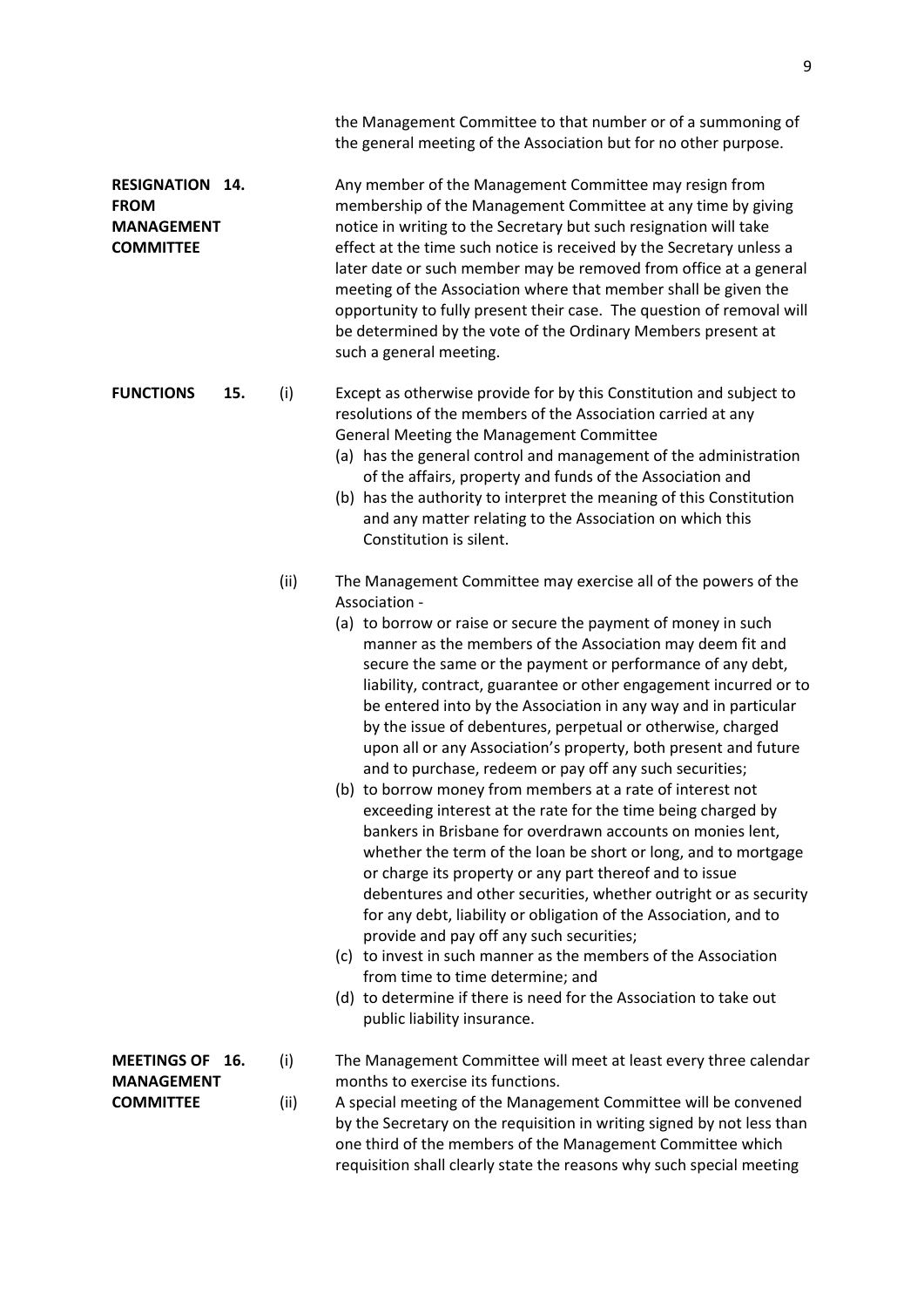is being convened and the nature of the business to be transacted thereat.

- (iii) At every meeting of the Management Committee a quorum will be fifty percent of the members of the Committee.
- (iv) If a delegate misses two Management Committee meetings without apologizing they can be suspended and another delegate be appointed in their place.
- (v) The Management Committee may meet together and regulate its proceedings as it thinks fit. Provided that questions arising at any meeting of Management Committee will be decided by a majority of votes and, in the case of equality of votes, the questions is deemed to be decided in the negative.
- (vi) A member of the Management Committee must not vote in respect of any contract or proposed contract with the Association in which the member has an interest, or any matter arising thereof, and if the member votes, the vote must not be counted.
- (vii) Not less than seven days' notice shall be given by the Secretary to the members of the Management Committee of any special meeting of the Management Committee. Such notice shall clearly state the nature of the business to be discussed thereat.
- (viii) The President shall preside as Chairman at every meeting of the Management Committee or if there is no President, or if at any meeting the President is not present within ten minutes after the tie appointed for holding the meeting the Vice-President shall be the Chairman or if the Vice-President is not present at the meeting than the members may choose one of the members present to be Chairman of the meeting.
- (ix) If within half an hour from the time appointed for the commencement of a Management Committee meeting a quorum is not present, the meeting, if convened upon the requisition of members of the Management Committee, shall lapse. In any other case it shall stand adjourned to the same day in the next week at the same time and place, or to such other day and at such other time and place as the Management Committee may determine, and if at the adjourned meeting a quorum is not present half an hour from the time appointed for the meeting the meeting shall lapse.
- **TELECONFERENCE 17** (i) Subject to the conditions in clause (iii), contemporaneous linking **MEETING OF** together by telephone, radio or other form of instantaneous audio **MANAGEMENT** and visual communication of a number of Committee Members **COMMITTEE** constituting not less than the quorum required for the purpose of this Constitution is deemed to constitute a meeting of the Management Committee and all of the provisions in this Constitution as to the meetings of the Management Committee apply to such meeting.
	- (ii) This clause applies whether or not one or more of the Committee Members is outside the Commonwealth of Australia so long as the condition set out in clause (iii) are met.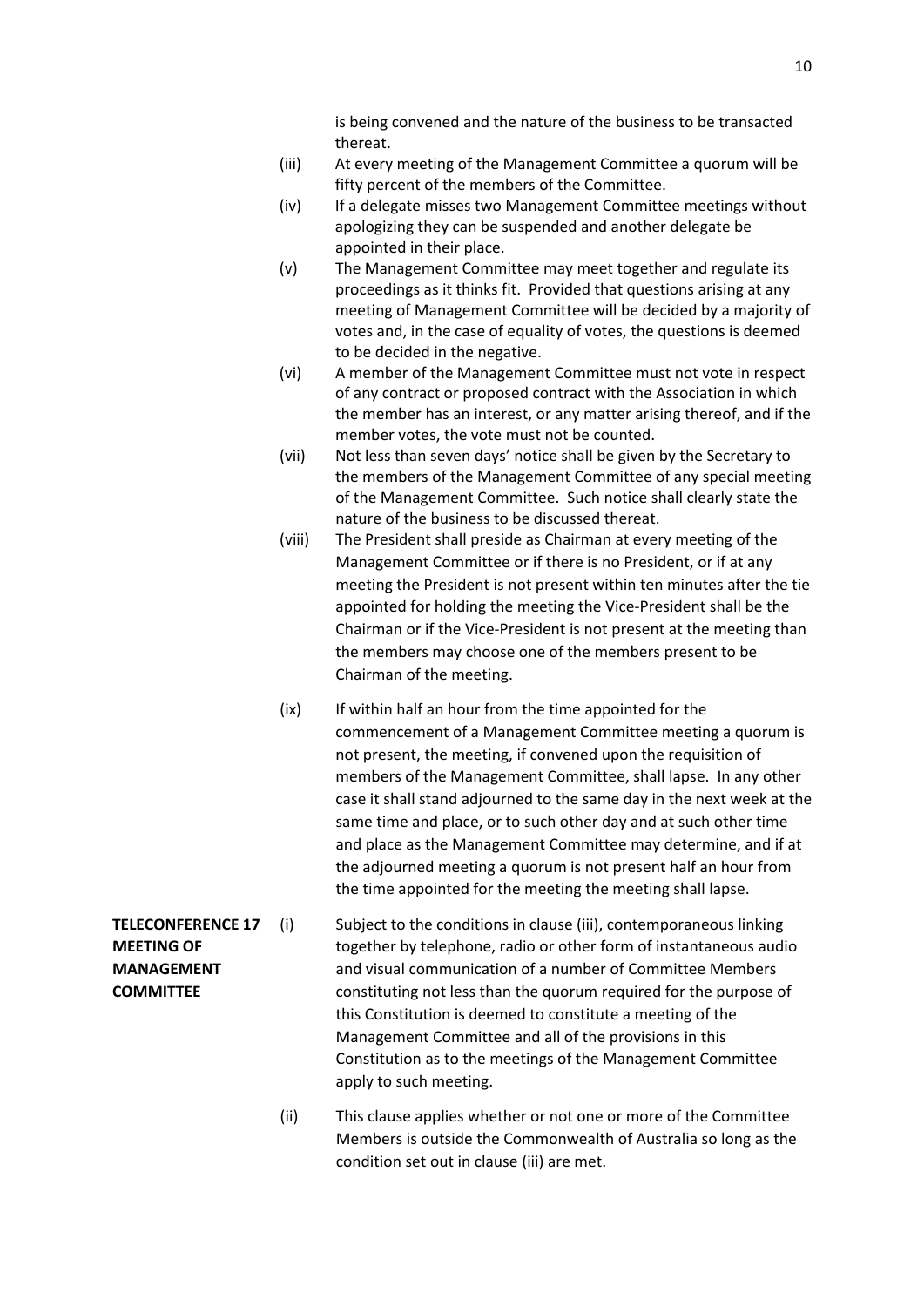- (iii) The conditions referred to in clause (i) and (ii) are  $-$ 
	- (a) that all Committee Members for the time being entitled to receive notice of the meeting of the Management Committee (including any alternate Committee Member for any member for the time being unable to act as a Committee Member) are given notice (in accordance with this Constitution) of the meeting to be conducted by telephone, radio or other form of instantaneous audio or audio visual communication;
	- (b) each of the Committee Members taking part in the meeting is linked by telephone, radio or other form of instantaneous audio or audio visual communication through the meeting to hear each of the other Committee Members taking part;
	- (c) that at the commencement of the meeting each Committee Member acknowledges his or her presence to all the other Committee Members taking part;
	- (d) that is the Secretary is not part of the meeting one of the Committee Members takes minutes of the meeting.
- (iv) A Committee Member may not cease to take part in a meeting conducted pursuant to this clause by disconnecting his or her telephone, audio or other form of communication unless he or she has previously obtained express consent of the Chairman of the meeting.
- (v) A Committee Member is conclusively presumed to have been present and to have formed part of the quorum at all times during the meeting by telephone, radio or other form of instantaneous audio or audio visual communication unless the Committee Member has previously obtained the express consent of the Chairman of the meeting to cease taking part in the meeting.
- (vi) A minute of the proceeding of a meeting held by telephone, radio or instantaneous radio or audio visual communication is sufficient evidence of such proceedings and of the observance of all necessary formalities if certified as a correct minute by the Chairman of the meeting or by the Secretary if present at the meeting.
- **DELEGATION 18** (i) The Management Committee may delegate any of its powers to a **OF MANAGEMENT** sub-committee consisting of such members of the Association as the **COMMITTEE** Management Committee sees fit. Any sub-committee so formed **POWERS** shall in the exercise of the powers so delegated conform to any regulation that may be imposed on it by the Management Committee.
	- (ii) A sub-committee may elect a Chairman of its meetings. If no such Chairman is elected, or if at any meetings the Chairman is not present within ten minutes after the time appointed for holding the meeting, the members present may choose one of their number to be Chairman of the meeting.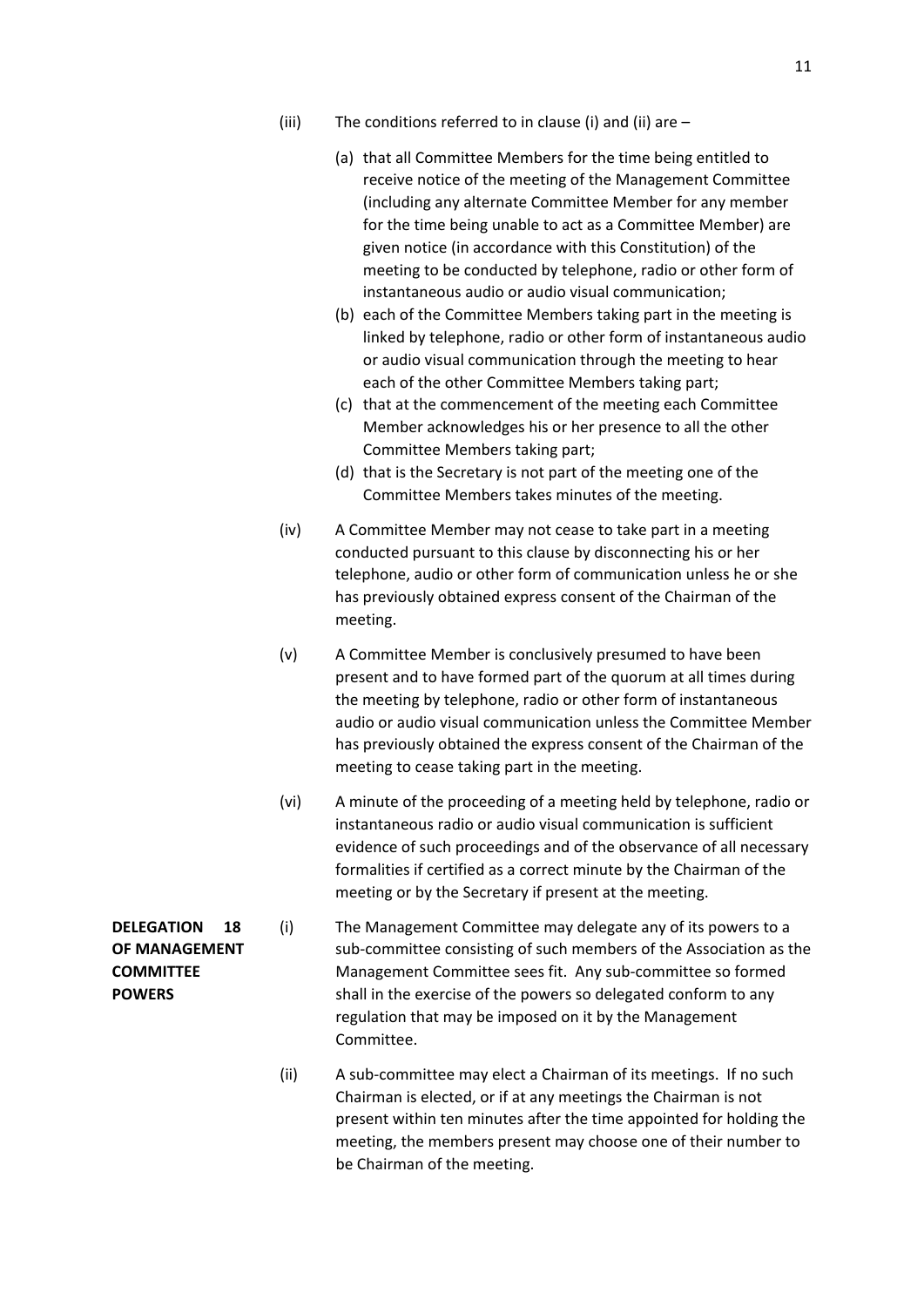|                                                            | (iii)                                                                                                                                                                                                                                                                                                                                                                                                                                             | A sub-committee may meet and adjourn as it thinks proper.<br>Questions arising at any meeting shall be determined by a majority<br>of votes of the members present and, in the case of an equality of<br>votes, the question shall be deemed to be decided in the negative.                                                                                                                                                                                                                                                                                                                                                                                                                                                                      |  |  |  |
|------------------------------------------------------------|---------------------------------------------------------------------------------------------------------------------------------------------------------------------------------------------------------------------------------------------------------------------------------------------------------------------------------------------------------------------------------------------------------------------------------------------------|--------------------------------------------------------------------------------------------------------------------------------------------------------------------------------------------------------------------------------------------------------------------------------------------------------------------------------------------------------------------------------------------------------------------------------------------------------------------------------------------------------------------------------------------------------------------------------------------------------------------------------------------------------------------------------------------------------------------------------------------------|--|--|--|
| <b>DEFECT IN</b><br>19<br><b>APPOINTMENT</b>               | (i)                                                                                                                                                                                                                                                                                                                                                                                                                                               | All acts done by any meeting of the Management Committee or of a<br>sub-committee or by any person acting as a member of the<br>Management Committee shall, notwithstanding that it is afterwards<br>discovered that -                                                                                                                                                                                                                                                                                                                                                                                                                                                                                                                           |  |  |  |
|                                                            |                                                                                                                                                                                                                                                                                                                                                                                                                                                   | (a) there was some defect in the appointment of any such member<br>of the Management Committee or person acting as aforesaid or<br>(b) That the members of the Management Committee or any of<br>them were disqualified, be as valid as if every such person had<br>been duly appointed and was qualified to be a member of the<br>Management Committee.                                                                                                                                                                                                                                                                                                                                                                                         |  |  |  |
| <b>RESOLUTIONS 20</b><br>OF MANAGEMENT<br><b>COMMITTEE</b> | A resolution in writing signed by all the members of the Management<br>Committee for the time being entitled to receive notice of a meeting of the<br>Management Committee shall be as valid and effectual as if it had been<br>passed at a meeting of the Management Committee duly convened and<br>held. Any such resolutions may consist of several documents in like form,<br>each signed by one or more members of the Management Committee. |                                                                                                                                                                                                                                                                                                                                                                                                                                                                                                                                                                                                                                                                                                                                                  |  |  |  |
| <b>FIRST GENERAL 21</b><br><b>MEETING</b>                  | the first General meeting shall be held at such time, not being less than one<br>month nor more than three months after the incorporation of the<br>Association, and at such place as Management Committee determine.                                                                                                                                                                                                                             |                                                                                                                                                                                                                                                                                                                                                                                                                                                                                                                                                                                                                                                                                                                                                  |  |  |  |
| <b>ANNUAL</b><br>22<br><b>GENERAL MEETING</b>              | (i) The Annual General Meeting shall be held within three (3)<br>months of the close of the financial year.                                                                                                                                                                                                                                                                                                                                       |                                                                                                                                                                                                                                                                                                                                                                                                                                                                                                                                                                                                                                                                                                                                                  |  |  |  |
|                                                            | (ii) The business to be transacted every annual general meeting is $-$                                                                                                                                                                                                                                                                                                                                                                            |                                                                                                                                                                                                                                                                                                                                                                                                                                                                                                                                                                                                                                                                                                                                                  |  |  |  |
|                                                            |                                                                                                                                                                                                                                                                                                                                                                                                                                                   | (a) The receiving of the Management Committee's report and the<br>Statement of Income and Expenditure, Assets and Liabilities and<br>Mortgages, Charges and Securities affecting the property of the<br>Association for the preceding year;<br>(b) If required by the Act, the receiving of the Auditor's Report<br>upon the books and account for the preceding financial year;<br>(c) The election of members of the Management Committee; and<br>(d) If required by the Act, the appointment of an auditor,<br>accountant or other approved person;<br>(e) To report to the Associations members as to whether the<br>Management Committee has decided whether there is a need<br>for the Association to take out public liability insurance. |  |  |  |
|                                                            | (iii)                                                                                                                                                                                                                                                                                                                                                                                                                                             | If the Management Committee decide at the Committee Meeting<br>that it is not necessary to take out public liability insurance, than at<br>the annual general meeting the Management Committee must;                                                                                                                                                                                                                                                                                                                                                                                                                                                                                                                                             |  |  |  |
|                                                            |                                                                                                                                                                                                                                                                                                                                                                                                                                                   | (a) Give the Association's members reasons for the Committee's<br>decision; and                                                                                                                                                                                                                                                                                                                                                                                                                                                                                                                                                                                                                                                                  |  |  |  |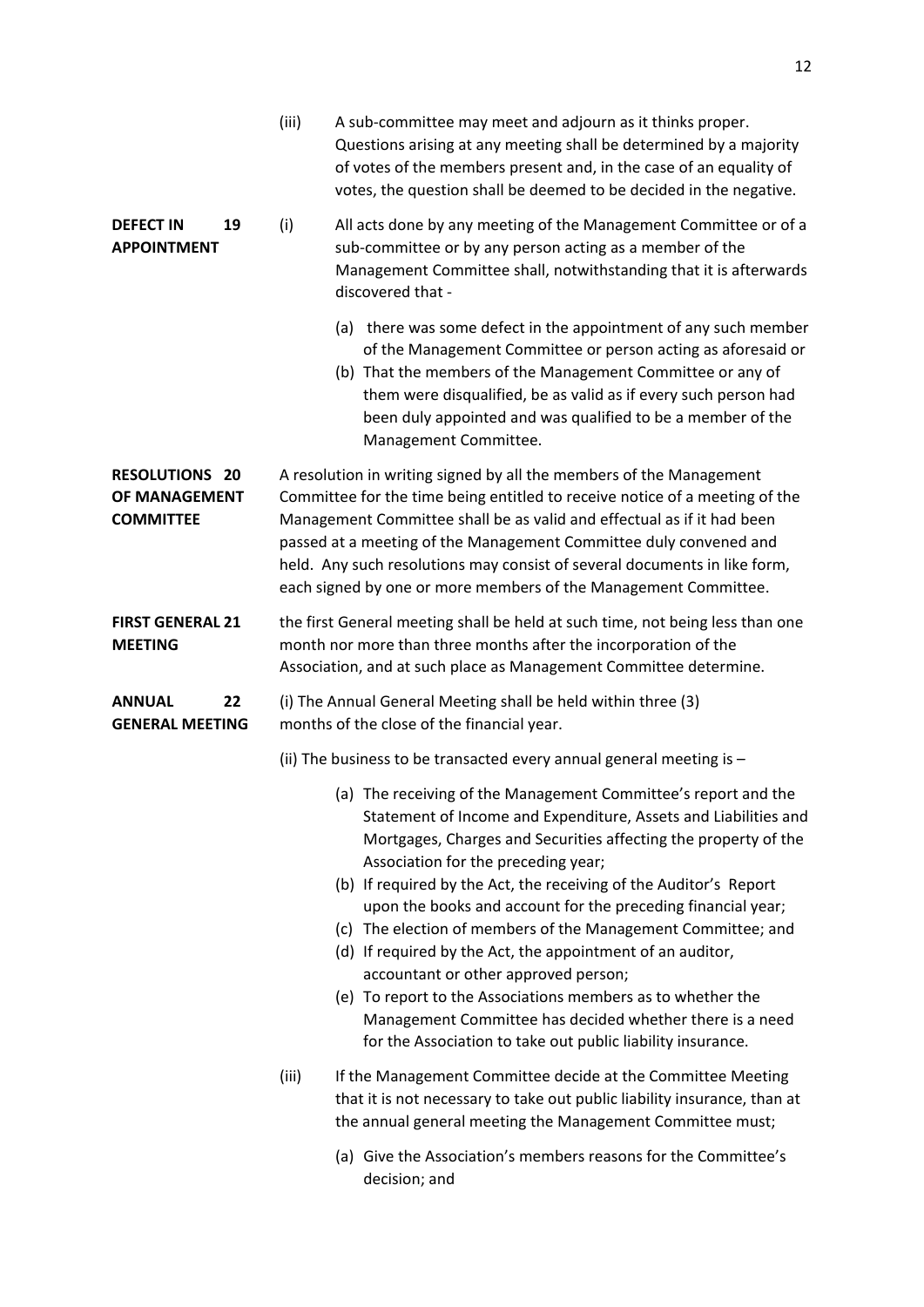(b) Advise the members that the failure to take out public liability insurance means that the Association's assets would be at risk if there were a successful claim against the Association.

**SPECIAL GENERAL 23**. The Secretary will convene a special general meeting -

- (i) When directed to do so by the Management Committee; or
- (ii) On the requisition in writing signed by not less than one third of the members presently on the Management Committee or not less than the number of members of the of the Association which equals double the number of members presently on the Management Committee plus one. Such requisitions shall clearly state the reasons why such a special general meeting is being convened and the nature of the business to be transacted thereat; or
- (iii) On being given notice in writing of an intention to appeal against the decision of the Management Committee to reject an application for membership or to terminate the membership of any person.
- **GENERAL MEETING 24** (i) At any general meeting the number of members required to constitute a quorum must be at least the number of members that are elected or appointed to the Associations Management Committee at the close of the last annual general meeting plus one.
	- (ii) No business shall be transacted at any general meeting unless a quorum of members is present at the time when the meeting proceeds to business. For the purpose of this clause "member" includes a person attending as a proxy or as representing a Corporation which is a member.
	- (iii) if within half an hour from the time appointed for the commencement of the meeting a quorum is not present, the meeting, if convened upon requisition of members of the Management Committee or the Association, shall lapse. In any other case it will stand adjourned to the same day in the next week at the same time and place, or to such other day and at such other time and place as the Management Committee may determine, and if at the adjourned meeting a quorum is not present within half an hour from the time appointed for the meeting, the members present will be a quorum.
	- (iv) The Chairman may, with consent of any meeting at which a quorum is present (and shall if so directed by the meeting), adjourn the meeting from time to time and from place to place, but no business will be transacted at any adjourned meeting other than the business left unfinished at the meeting from which the adjournment took place. When a meeting is adjourned for thirty days or more, notice of the adjourned meeting shall be given as in the case of an original meeting. Save as aforesaid it shall not be necessary to give any notice of an adjournment or of the business to be transacted at an adjourned meeting.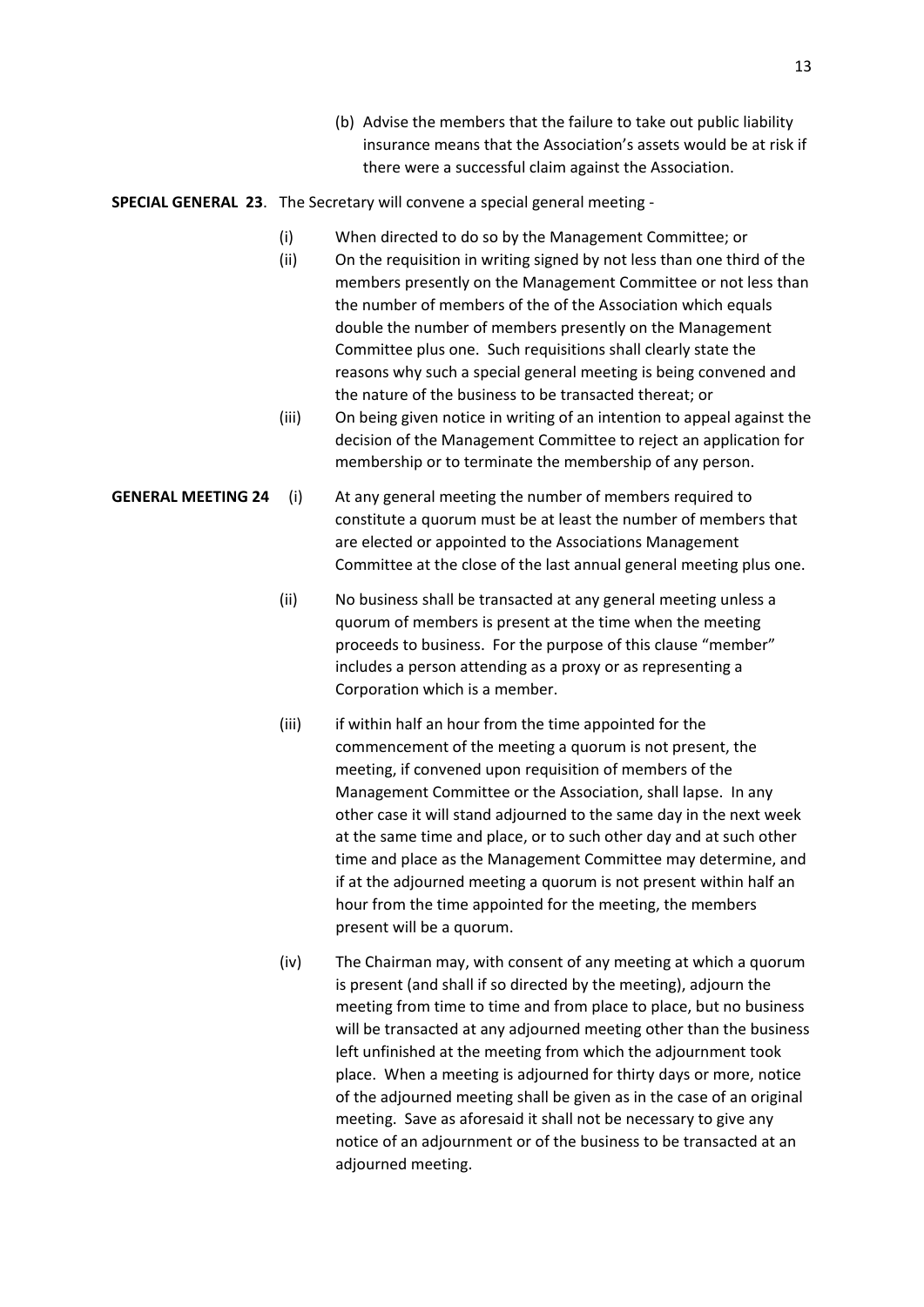|                                                      |     | (v)                                                                  | The contemporaneous linking together by telephone, radio or other<br>form of instantaneous audio and visual communication of a number<br>of members constituting not less that the quorum required for the<br>purpose of this Constitution is deemed to constitute a meeting of<br>the members and all of the provisions of this Constitution as to the<br>meeting of the members applies to such meeting.                                                    |  |  |
|------------------------------------------------------|-----|----------------------------------------------------------------------|---------------------------------------------------------------------------------------------------------------------------------------------------------------------------------------------------------------------------------------------------------------------------------------------------------------------------------------------------------------------------------------------------------------------------------------------------------------|--|--|
| <b>NOTICE OF</b><br><b>GENERAL</b><br><b>MEETING</b> | 25. | (i)                                                                  | The Secretary will convene all general meeting of the Association by<br>giving not less than seven day notice of any such meeting to the<br>members of the Association.                                                                                                                                                                                                                                                                                       |  |  |
|                                                      |     | (ii)                                                                 | The manner by which such notice is given will be determined by the<br>Management Committee provided that notice of any meeting<br>convened for the purpose of hearing and determining the appeal of<br>a member against the rejection or termination of their membership<br>by the Management Committee, must be given in writing. Notice of<br>a general meeting must clearly state the nature of the business to<br>be discussed thereat.                   |  |  |
| <b>CONDUCT OF</b><br><b>GENERAL MEETING</b>          | 26. | Unless otherwise provided by these Rules, at every general meeting - |                                                                                                                                                                                                                                                                                                                                                                                                                                                               |  |  |
|                                                      |     | (i)                                                                  | the President will preside as Chairman, or if there is no president, or<br>if the President is not present within fifteen minutes after the time<br>appointed for the holding of the meeting or is unwilling to act, the<br>Vice-President shall be the Chairman or if the Vice-President is not<br>present or is unwilling to act then the ordinary members present<br>shall elect one of their number to be Chairman of the meeting;                        |  |  |
|                                                      |     | (ii)                                                                 | the Chairman will maintain order and conduct the meeting in a<br>proper and orderly manner;                                                                                                                                                                                                                                                                                                                                                                   |  |  |
|                                                      |     | (iii)                                                                | every question, matter or resolution will be decided by a majority of                                                                                                                                                                                                                                                                                                                                                                                         |  |  |
|                                                      |     | (iv)                                                                 | votes of the ordinary members present;<br>every ordinary member present is entitled to one vote and in the<br>case of an equality of votes the Chairman has a second or casting<br>vote;                                                                                                                                                                                                                                                                      |  |  |
|                                                      |     | (v)                                                                  | a member is not entitled to vote at any general meeting of if their<br>annual subscription is more than one month in arrears at the date of<br>the meeting;                                                                                                                                                                                                                                                                                                   |  |  |
|                                                      |     | (vi)                                                                 | voting is by show of hands or a division of members, unless not less<br>than one fifth of the ordinary members present demand a ballot in<br>which event there will be a secret ballot. The Chairman will appoint<br>two members to conduct the secret ballot in such a manner as the<br>Chairman determines and the result of the ballot as declared by the<br>Chairman is deemed to be the resolution of the meeting at which<br>the ballot was determined; |  |  |
|                                                      |     | (vii)                                                                | an ordinary member may vote in person or by proxy and on a show<br>of hands every person present who is a representative of an<br>ordinary member has one vote and in a secret ballot every ordinary<br>member present by proxy or other duly authorised representative<br>has one vote;                                                                                                                                                                      |  |  |
|                                                      |     | (viii)                                                               | the instrument appoint a proxy must be in writing, in the common<br>or usual form, either under seal or under the hand of an office or                                                                                                                                                                                                                                                                                                                        |  |  |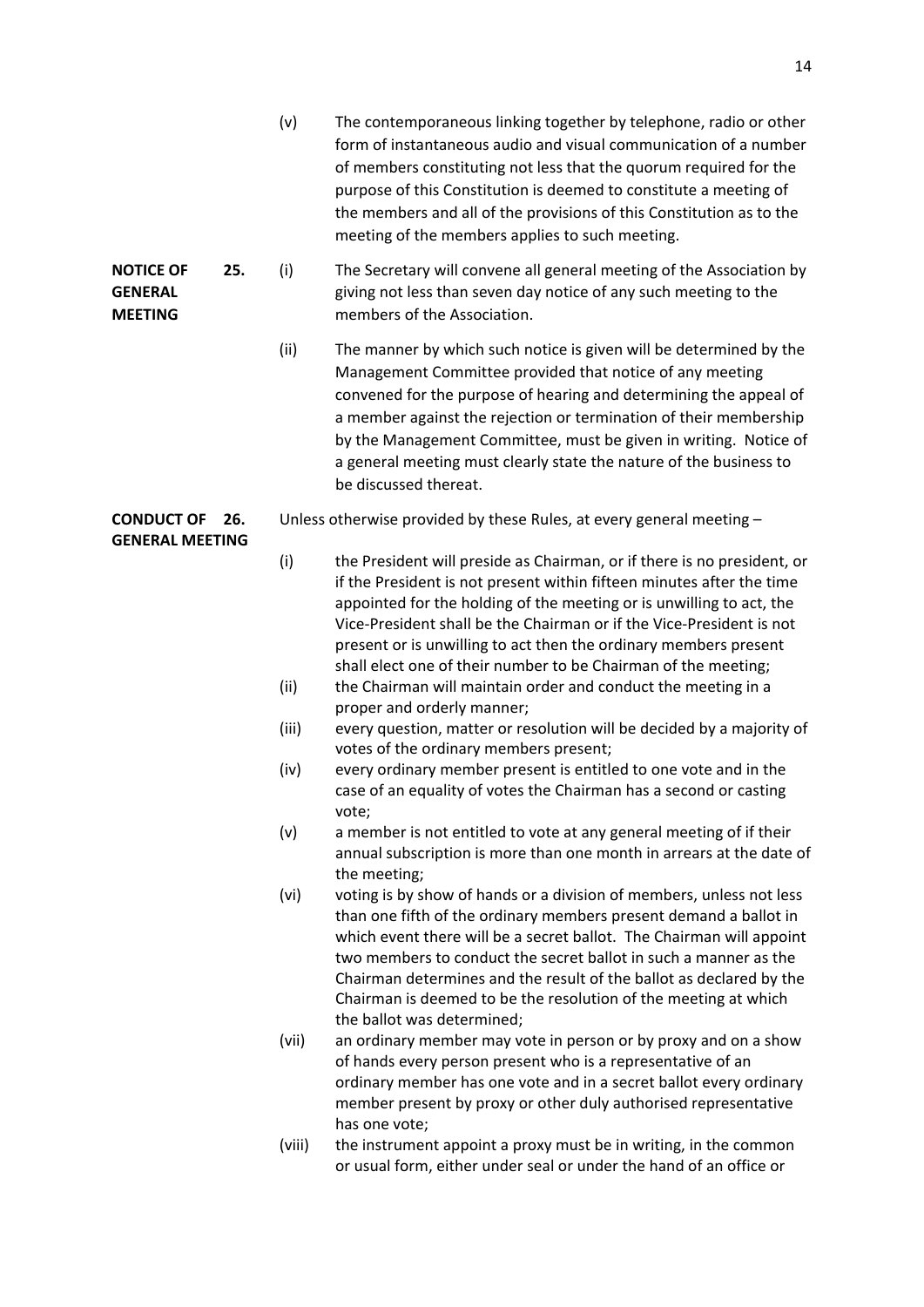attorney duly authorised. A proxy may but need not be a member of the Association. The instrument appointing the proxy will be deemed to confer authority to demand or join in demanding a secret ballot; and

(ix) where it is desired to afford ordinary members an opportunity of voting for or against a resolution, the instrument appointing a proxy must be in the following form or a form as near thereto as circumstances permit; -

| <b>ASSOCIATION</b>                                                                                                   |            |    |           |            |  |  |
|----------------------------------------------------------------------------------------------------------------------|------------|----|-----------|------------|--|--|
|                                                                                                                      |            |    |           |            |  |  |
|                                                                                                                      |            |    |           |            |  |  |
| I,                                                                                                                   |            | of |           |            |  |  |
| Being an ordinary member of the abovementioned Association, hereby                                                   |            |    |           |            |  |  |
| Appoint                                                                                                              |            | of |           |            |  |  |
| Failing him,                                                                                                         |            |    | of        |            |  |  |
| As my proxy to vote for me on my behalf at the (annual) General meeting of the Association, to<br>be                 |            |    |           |            |  |  |
| held on the<br>adjournment thereof.                                                                                  | day of     | 19 | $\lambda$ | and at any |  |  |
| <b>SIGNED this</b>                                                                                                   | day of     | 19 |           |            |  |  |
|                                                                                                                      | Signature. |    |           |            |  |  |
|                                                                                                                      |            |    |           |            |  |  |
| This form is to be used *                                                                                            |            |    |           |            |  |  |
| In favour of the resolution.<br>٠<br><b>Against the resolution</b><br>$\bullet$                                      |            |    |           |            |  |  |
| * Strike out whichever is not desired. (unless otherwise instructed, the proxy may vote as he or<br>she thinks fit); |            |    |           |            |  |  |

- $(x)$  the instrument appointing a proxy shall be deposited with the Secretary, prior to the commencement of any meeting or adjourned meeting at which the person named in the instrument purposes to vote; and
- (xi) the Secretary must cause full and accurate minutes of all questions, matters, resolution and other proceedings of every Management Committee meeting and general meeting to be entered in a book to be opened for inspection at all reasonable times by any financial member who previously applies to the Secretary for that inspection.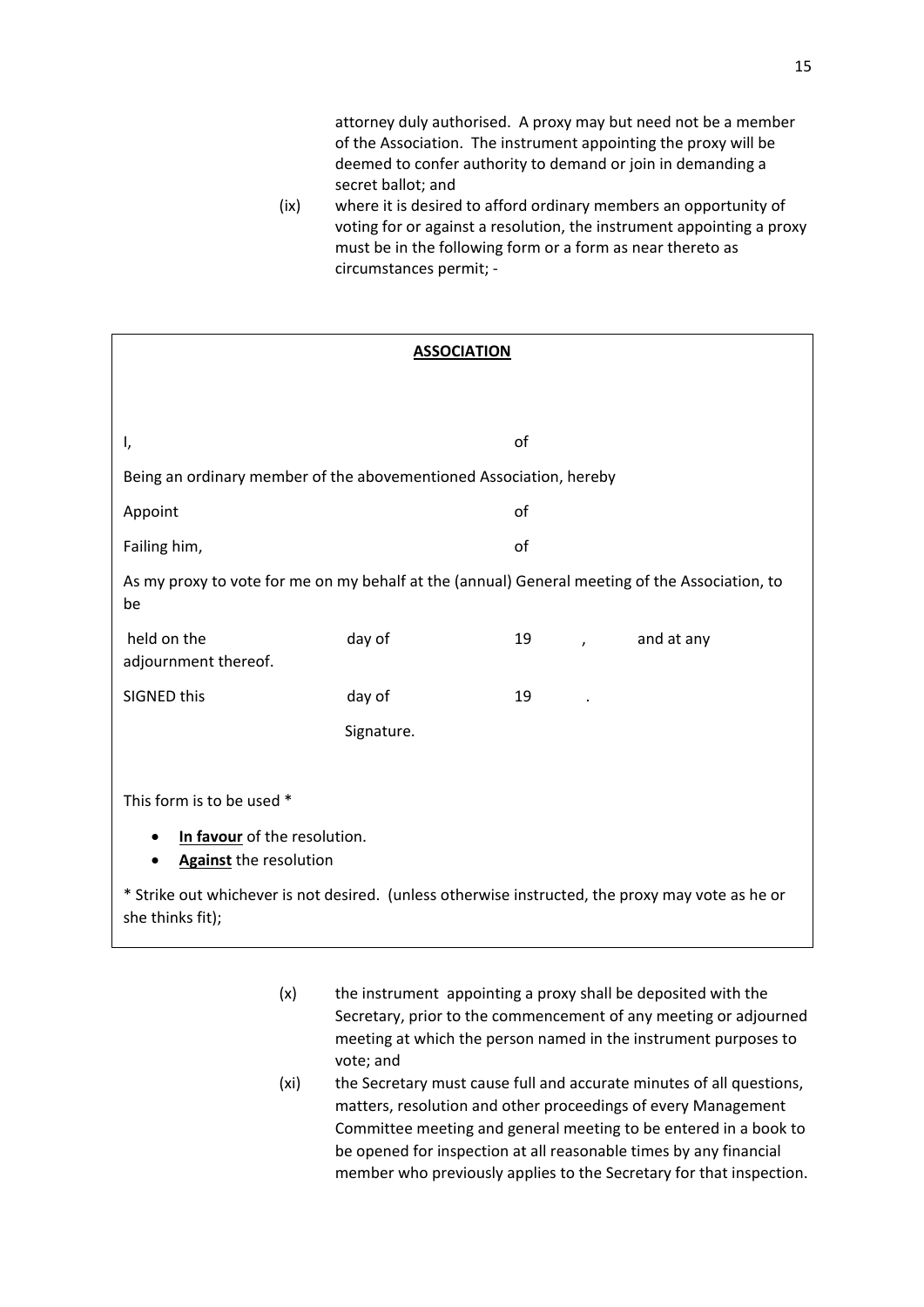For the purposes of ensuring the accuracy of the recording of such minutes, the minutes of every Management Committee meeting must be signed by the Chairman of that meeting or the Chairman of the next succeeding Management Committee meeting verifying their accuracy.

Similarly, the minutes of every general meeting must be signed by the Chairman of that meeting or the Chairman of the next succeeding general meeting: provided that the minutes of any annual general meeting shall be signed by the Chairman of that meeting or the Chairman or the Chairman of the next succeeding general meeting or annual general meeting.

- **BY-LAWS 27**. The Management Committee may from time to time make, amend or repeal By-Laws, not inconsistent with this Constitution, for the internal management of the Association and any By-Laws may be set aside by a general meeting of members.
- **ALTERATION 28.** Subject to the provision of the *Associations Incorporated Act 1981*, this **OF THE** Constitution may be amended, rescinded or added to from time to time by a **CONSTITUTION** special resolution carried at any general meeting; provided that no such amendment, rescission or addition will be valid unless the same has been previously submitted to and approved by the Office of Fair Trading.
- **COMMON 29.** The Management Committee will provide for a Common Seal and for its safe **SEAL** custody. The Common Seal will only be used by the Authority of the Management Committee and every instrument to which the Seal is affixed must be signed by a member of the Management Committee and must be countersigned by the Secretary or by a second member of the Management Committee or by some other person appointed by the Management Committee for that purpose.

- **FUNDS AND 30.** (i) the funds of the Association shall be banked in the name of **ACCOUNTS** the Association in such Bank as the Management Committee may from time to time direct.
	- (ii) Proper books and account shall be kept and maintained either in written or printed form in the English language showing correctly the financial affairs of the Association and the particulars usually shown in book of a like nature.
	- (iii) all monies must be banked as soon as practicable after receipt thereof
	- (iv) all amounts of twenty dollars or over shall be paid by cheque and signed by any two of the President, Secretary, Treasurer or other member authorised from time to time by the Management Committee.
	- (v) Cheques shall be crossed "not negotiable" except those in payment of wages, allowances or petty cash recoupments which may be opened.
	- (vi) The Management Committee will determine the amount of petty cash which will be kept on the imprest system.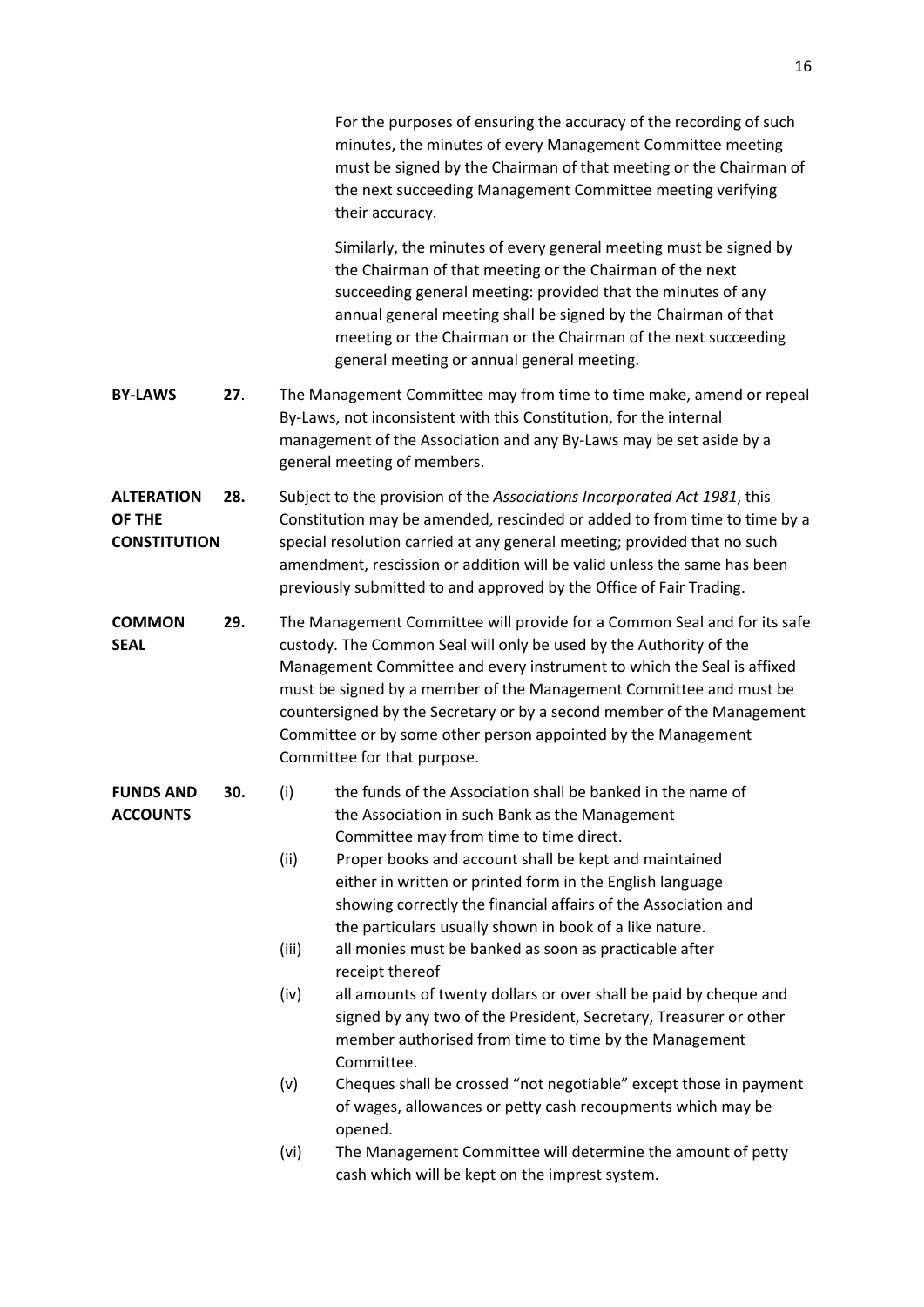- (vii) All expenditure must be approved or ratified at a Management Committee meeting.
- (viii) as soon as practicable after the end of each financial year the Treasurer must prepare a Statement containing particulars of –
	- (a) the income and expenditure for the financial year just ended; and
	- (b) the assets and liabilities and of all mortgages, changes and securities affecting the property of the Association at the close of that year.
- (ix) All such statement will be examined by the Auditor, accountant or other approved person who will present their report to the Secretary prior to the holding of the next Annual General Meeting following the financial year in respect of which such order was made.
- (x) the income and property of the Association whensoever derived must be used and applied solely in promotion of its objects and in the exercise of its powers as set out herein and no portion thereof is to be distributed, paid or transferred directly or indirectly by way of dividend bonus or indirectly by way of profit to or amongst members of the Association provided that nothing herein contained will prevent the payment in good faith of interest to any such member in respect to monies advanced by the member to the Association or otherwise owing by the Association to the member or of remuneration of any officers or servants of the Association or to any member of the Association or other person in return for any services actually rendered to the Association provided that nothing herein contained will be construed so as to prevent the payment or repayment to any member of out of pocket expenses, money lent, reasonable and proper rent for premises demised or let to the Association.
- **AUDITOR 31.** If the Association is required by the Act to have its accounts audited by an auditor, accountant or other approved person, the members must at the annual general meeting of the Association appoint at least one such person to hold office for a period not exceeding twelve months. Such person or persons must not be a member of the Management Committee and must be eligible for reappointment at the expiration of any one term. The Auditor shall audit the books of account of the Association and make a report thereon to the Management Committee.
- **DOCUMENTS 32.** The Management Committee will provide for the safe custody of books, document, instruments of title and securities of the Association.
- **FINANCIAL YEAR 33.** The financial year of the Association shall close on the 31<sup>st</sup> December in each year.

## **DISTRIBUTION 34.** If the Association is wound up in accordance with the provisions of the **OF SURPLUS** Associations Incorporation Act 1981, and there remains, after satisfaction of